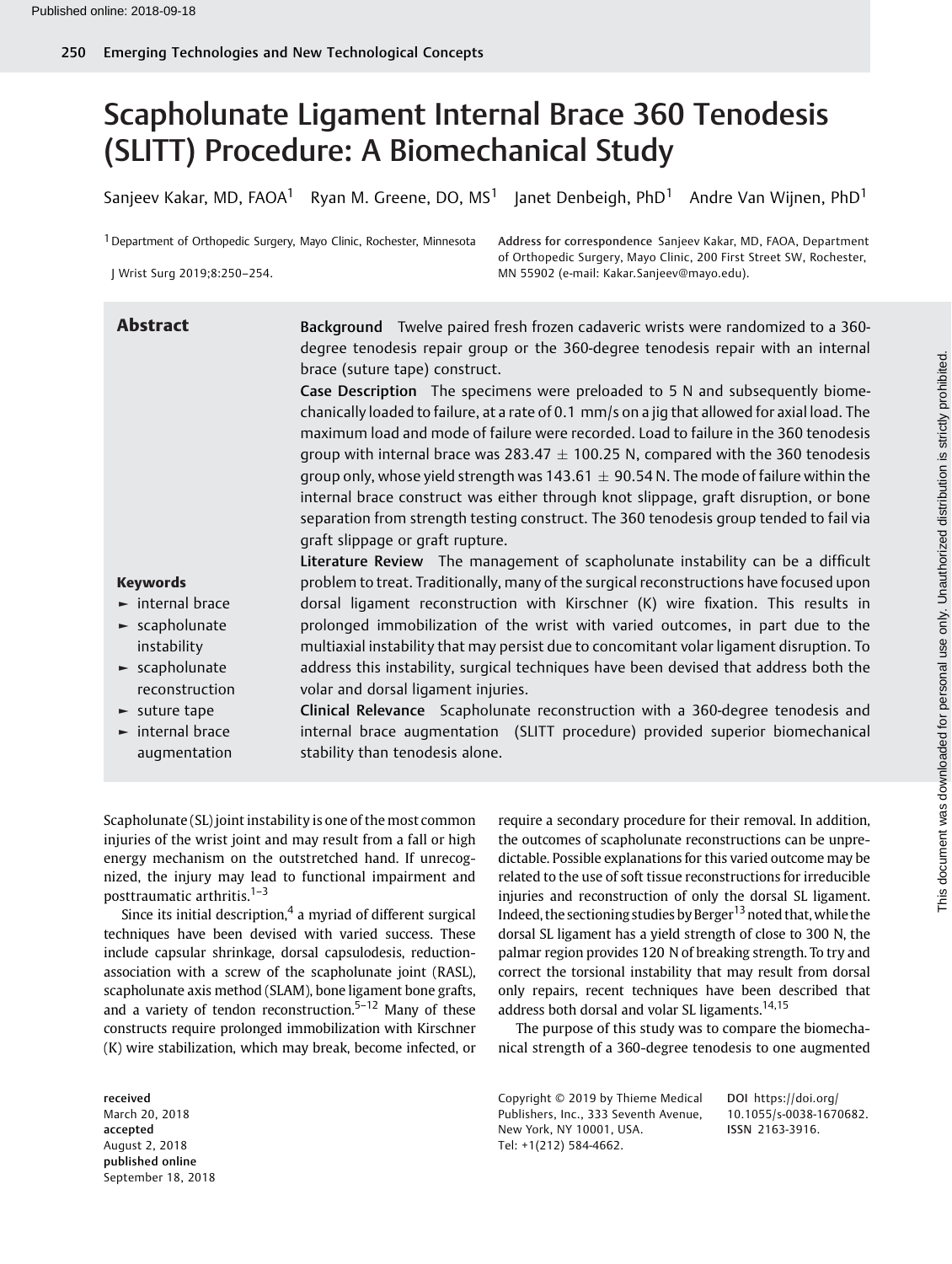with an internal brace (suture tape) in a cadaveric model and determine whether the stability achieved reaches normative yield strength of native SL ligament.

# Materials and Methods

We obtained 12 paired fresh frozen cadaveric wrists, average age 50.5 years (range: 41–65) for testing (►Table 1). Preprocedural imaging demonstrated no evidence of carpal malalignment, preexisting wrist arthritis, or previous surgery. To test the yield strength of the reconstructions, and to remove any confounding variables provided by secondary stabilizers of the carpus,16–<sup>18</sup> each of the 24 specimens was disarticulated from the radiocarpal joint, the SL ligament sectioned and randomized to 360-degree tenodesis reconstruction group or the 360-degree tenodesis with an internal brace. All procedures were performed by the senior surgeon. A 0.035 inch Kwire was placed from dorsal to volar through the center of thelunate and proximal scaphoid and confirmed on fluoroscopic imaging. Once the desired central trajectory had been confirmed, a 2.5 mm cannulated drill hole was made within the scaphoid and a 3.0 mm hole made within the lunate. A 15 cm palmaris longus graft was procured and whip stitched at either end using a 4–0 fiberloop suture. Using a tendon passer, the tendon graft was passed from dorsal to volar through the lunate, volar to dorsal through the scaphoid, and dorsal to volar through the lunate (►Fig. 1). In this way, a 360-degree tenodesis had been performed. Maximum tension was placed by the surgeon pulling onto the tails of the graft to aid in reduction of the SL and the wrist ranged in flexion to extension to remove any creep from the construct. Two  $3 \times 8$  mm biotenodesis screws were then placed within the scaphoid and lunate to secure the graft and the tendon tails cut flush (►Fig. 2). Within the internal brace cohort, a similar procedure was performed. A 1.3 mm suture tape was then passed from dorsal to volar through the cannulation of the biotenodesis screws within the scaphoid and lunate and tied palmarly. The purpose of central passage through the screw holes was to prevent the suture tape from cutting through the cortical bone, if placed directly through the bone tunnels ( $\blacktriangleright$  Figs. 3 and 4).

To prepare for biomechanical testing, the scaphoid, lunate, and triquetrum were removed en bloc and a vertically orientated K wire was placed through the scaphoid and lunate, with care taken to avoid the scapholunate ligament reconstruction. Specimens were then potted in 1.5 inch polyvinyl chloride (PVC) piping and mounted into an Instron machine and preloaded to 5 N. An axial distraction load was then applied at a rate of 0.1 mm/s until failure of the reconstruction. The mode of and maximum load to failure were recorded for each sample.

One way analysis of variance with a Tukey significant difference post hoc analysis was performed with  $p < 0.05$  for stiffness by group and maximum breaking strength (maximum load) by group, for all specimens.

Table 1 360 tenodesis reconstruction/360 tenodesis with suture tape internal brace fixation

|                | 360 tenodesis reconstruction |                     |                                                      | 360 tenodesis with suture tape internal brace |                     |                                                      |
|----------------|------------------------------|---------------------|------------------------------------------------------|-----------------------------------------------|---------------------|------------------------------------------------------|
| Sample         | <b>Stiffness</b><br>(N/mm)   | Maximum<br>load (N) | Mode of failure                                      | <b>Stiffness</b><br>(N/mm)                    | Maximum<br>load (N) | Mode of failure                                      |
| 1              | 46.57                        | 159.28              | Graft tore through<br>bone tunnel                    | 42.16                                         | 300.05              | Suture knot failure                                  |
| $\overline{2}$ | 24.75                        | 132.91              | Anchor failure of graft                              | 56.9                                          | 98.10               | Suture knot failure                                  |
| 3              | 36.07                        | 113.72              | Anchor failure of graft                              | 31.1                                          | 218.97              | Anchor failure of graft                              |
| 4              | 24.34                        | 87.51               | Graft slippage                                       | 67.14                                         | 252.83              | Anchor failure of graft                              |
| 5              | 51.07                        | 266.07              | Graft slippage with some<br>tearing into bone tunnel | 38.94                                         | 334.65              | Anchor failure of graft                              |
| 6              | 77.87                        | 366.38              | Graft slippage with some<br>tearing into bone tunnel | 57.28                                         | 339.86              | Suture knot failure                                  |
| $\overline{7}$ | 20.40                        | 61.06               | Graft slippage with some<br>tearing into bone tunnel | 29.30                                         | 409.13              | Graft and suture tape failure                        |
| 8              | 17.70                        | 104.37              | Graft tore through<br>bone tunnel                    | 46.9                                          | 186.81              | Bone tunnel failure                                  |
| 9              | 17.80                        | 112.52              | Graft slippage                                       | 36.4                                          | 347.16              | Failure of biotenodesis screw                        |
| 10             | 24.50                        | 84.57               | Graft slippage                                       | 24.3                                          | 322.05              | Graft slippage with some<br>tearing into bone tunnel |
| 11             | 33.30                        | 176.54              | Graft slippage                                       | 42.4                                          | 426.44              | Graft slippage with some<br>tearing into bone tunnel |
| 12             | 9.93                         | 58.39               | Graft slippage                                       | 30.3                                          | 165.57              | Graft slippage with some<br>tearing into bone tunnel |
| Mean           | 32.03                        | 143.61              |                                                      | 41.3                                          | 283.47              |                                                      |
| <b>SD</b>      | 18.81                        | 90.54               |                                                      | 13.08                                         | 100.25              |                                                      |

Abbreviation: SD, standard deviation.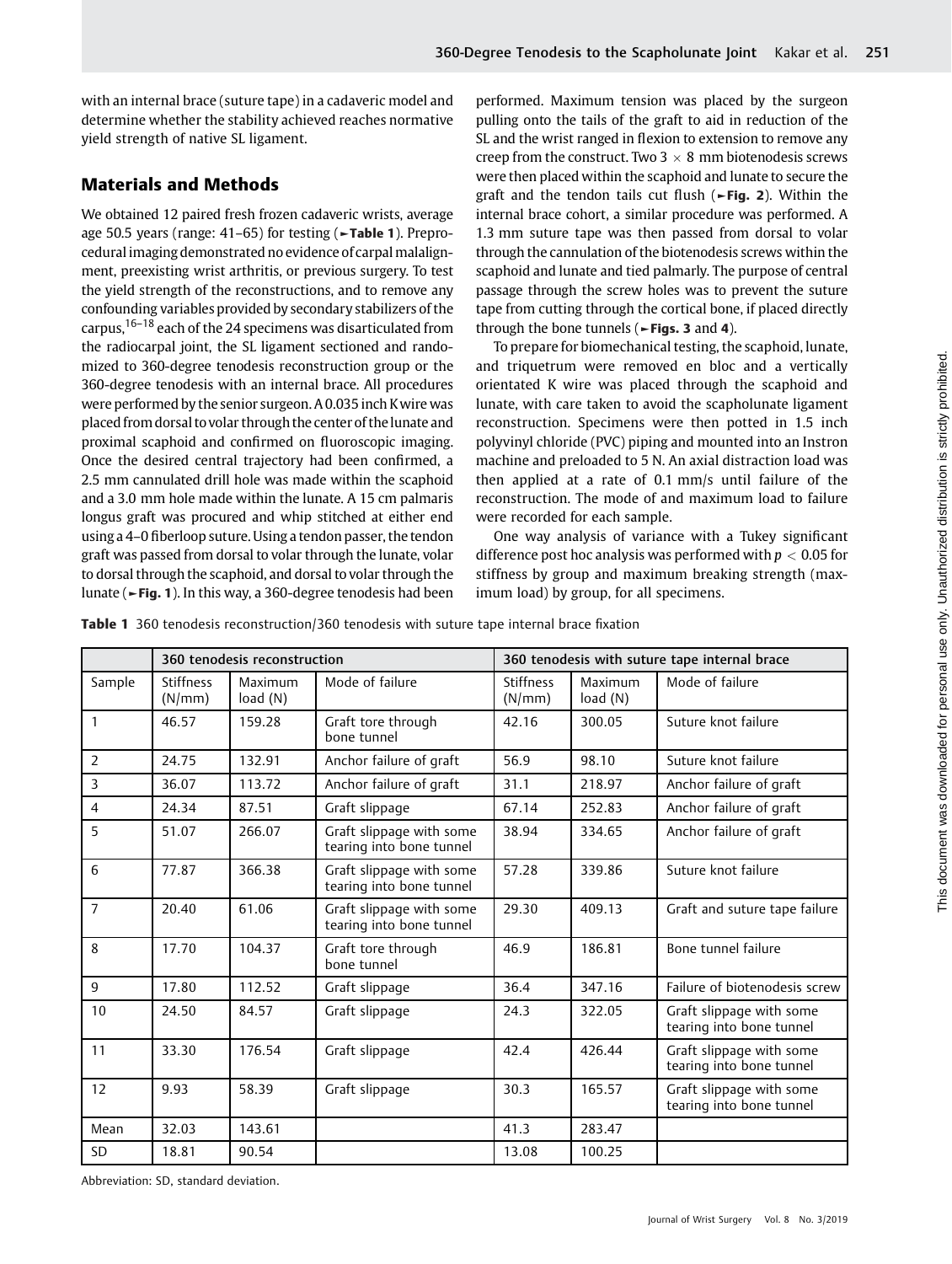

Fig. 1 Cadaveric specimen showing reconstruction of the dorsal and volar scapholunate (SL) ligament.



Fig. 2 Dorsal scapholunate ligament reconstruction with biotenodesis screw fixation.



Fig. 3 Dorsal aspect of scapholunate (SL) reconstruction with internal brace with the proximal carpal row disarticulated prior to biomechanical testing.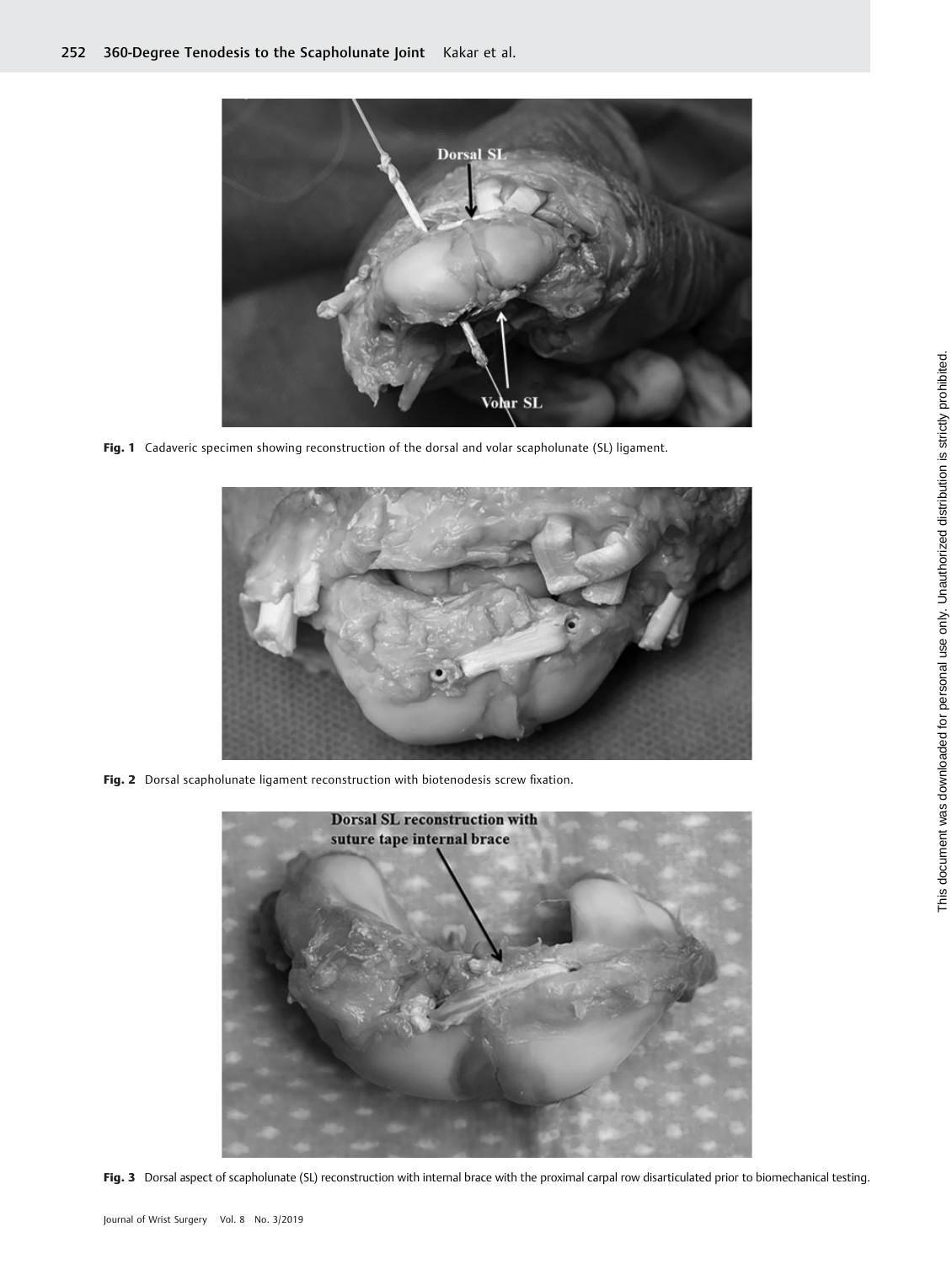

Fig. 4 Volar aspect of scapholunate (SL) reconstruction with internal brace with the proximal carpal row disarticulated prior to biomechanical testing.

## Results

Specimens that underwent loading after 360-degree tenodesis only demonstrated a breaking strength of 143.61  $\pm$  90.54 N. A total of 8 samples of 12 failed via tendon graft slippage at the bone screw interface (►Table 1). Constructs that were augmented with an internal brace (suture tape) had a breaking strength of  $283.47 \pm 100.25$  N ( $p \leq 0.002$ ;  $\blacktriangleright$ Table 1). Common modes of failure included graft slippage or knot breakage of the suture tape (►Table 1).

### Discussion

The treatment of scapholunate instability continues to vex surgeons. The injury pattern ranges from a minor sprain to gross disruption of the ligament with altered carpal kinematics. Many techniques have been proposed and are based upon controlling the scaphoid that assumes a position of flexion and pronation.<sup>1,6–8,10,13–15,17,19–23</sup> Berger's detailed anatomic prosections noted that the SL ligament comprised of a dorsal, membranous, and volar region. The palmar ligament had a yield strength of 120 N compared with that of the dorsal ligament, which exhibited a breaking strength of 300 N. Given this, traditional techniques had concentrated on reconstructing the dorsal ligament only. Garcia-Elias et al<sup>1</sup> reported on the outcomes of the triligament tenodesis technique in 38 patients at an average follow-up of 46 months. Twenty-eight patients reported no pain and 29 returned to their original occupation. Of note, 18% of patients developed mild signs of arthritis. Patients were immobilized for a prolonged period of time and required a secondary procedure for K wire removal at an average of 8 weeks, postoperatively.

As load is transferred across the SL joint, the morphology of the SL ligament remains important to resist torsional and translational moments. Indeed, one of the reasons why there

may be unpredictable outcomes in traditional dorsal ligament reconstruction techniques is the failure to repair the volar ligament. Albeit not as strong as the dorsal segment, it may aid in resisting rotation across the joint.<sup>13</sup> As such, there has been an increasing interest to address the volar SL ranging from volar capsulodesis $^{23}$  to circumferential grafts around the scaphoid and lunate.<sup>24</sup> As reported by Chee et al,<sup>14</sup> a strip of the flexor carpi radialis (FCR) tendon can be passed from volar to dorsal through the scaphoid and dorsal to volar through the triquetrum in an antipronation tenodesis to correct carpal malalignment. Ho et  $al^{24}$  described an arthroscopic-assisted technique of reconstructing the volar and dorsal SL ligament using a palmaris longus graft. Seventeen patients with chronic SL instability were treated and followed-up on average for 48 months. Eleven of 17 patients reported no pain, the average SL gap was 2.9 mm and 13 patients returned to their preinjury job level. There was one case of scaphoid ischemia that did not progress or become symptomatic. Similar results have been reported by Henry following volar and dorsal SLIL repair with immobilization for 10 to 12 weeks.<sup>15</sup> Pin removal occurred at 8 weeks, postoperatively.

Many of the treatments for SL instability involve prolonged casting and K wire augmentation. Mathoulin et al<sup>25</sup> described results of arthroscopic dorsal capsuloligamentous repair with mean follow-up of 11.4 months in 36 patients. Patients were immobilized via cast fixation for 8 weeks, when K wires were removed (16 cases) and physical therapy protocol was initiated. Patient grip strength on average increased to 92% of unaffected side with significant reduction in VAS (visual analogue scale) score (mean VAS score  $= 0.5/10$ ).

The concept of the 360-degree tenodesis is to provide resistance to load along multiple axial planes. Compared with tenodesis only the addition of suture tape internal bracing resulted in construct yield strengths similar to the native dorsal SL ligament.<sup>13,20,26</sup> Given this inherent immediate